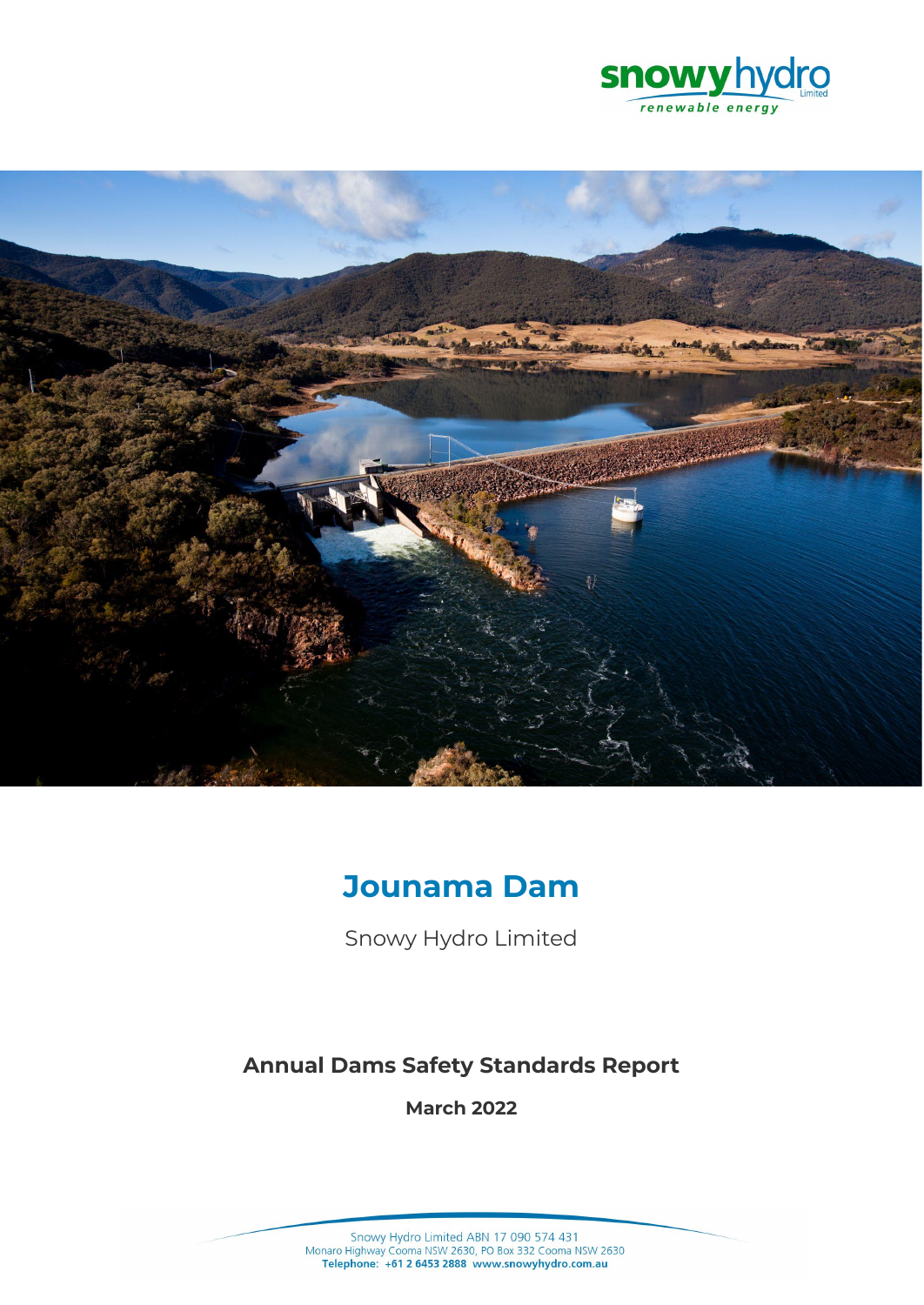

Snowy Hydro Limited (**Snowy Hydro**) as a declared dam owner is required under the Dams Safety Regulation 2019 to publish an Annual Dam Safety Standards Report demonstrating Snowy Hydro Limited's compliance with the dam safety standards for the calendar year ending 31 December 2021.

Snowy Hydro attests to the accuracy of the report.

A separate report for each declared dam must be lodged with Dams Safety NSW by 31 March 2022.

# **Section 1 – Declared dam identification details**

| Dam Name  | l Jounama Dam       |
|-----------|---------------------|
| Dam Owner | Snowy Hydro Limited |

# **Section 2 – Dams safety standards**

### **Consequence category of dam – Regulation, Part 3**

The dam consequence category is a rating of the impact that could potentially be caused if the dam failed. It must be assessed:

- within 6 months of the dam being declared
- at least once every 15 years
- after any significant change in the number of people likely to be affected by a dam failure
- or if required by Dams Safety NSW.

#### [Regulation,](https://legislation.nsw.gov.au/view/html/inforce/current/sl-2019-0506#sec.7) subclause 7(2)

| Dam consequence category                                                                                                     | Sunny Day: High C<br>Flood: Low                                         |
|------------------------------------------------------------------------------------------------------------------------------|-------------------------------------------------------------------------|
| Date of the last consequence<br>category assessment by a<br>competent person                                                 | 1st July 2020                                                           |
| Has the number of people likely to<br>be affected by a dam failure<br>changed since the last<br>consequence category review? | <b>No</b>                                                               |
| <b>Competent Person:</b>                                                                                                     | Erin Hughes & Albert Shen<br>(Flood Hydrologists, HARC)                 |
| How was this checked?                                                                                                        | Itinerant PLL only estimated<br>using exposure and fatality<br>factors* |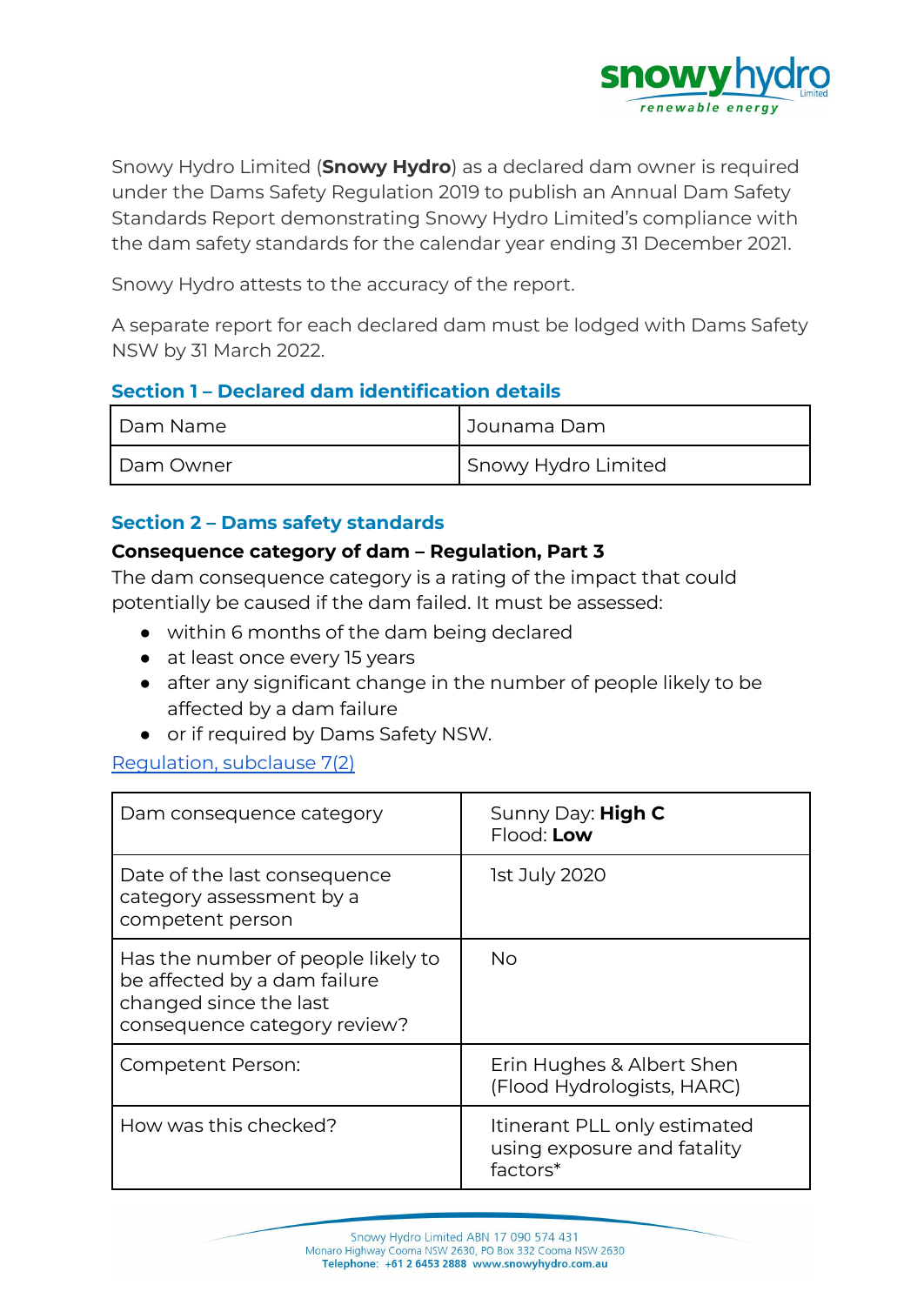

**\***Note: The inundation area downstream of Jounama dam comprises Blowering reservoir and its rim. Thus potential loss of life (PLL) assessment is based on knowledge of typical area usage.

# **For extreme and high consequence dams only:**

If the consequence category is Extreme, High A, High B, or High C, the consequence category assessment must be reviewed by an independent competent person [Regulation,](https://legislation.nsw.gov.au/view/html/inforce/current/sl-2019-0506#sec.7) subclause 7(4)

| Date of last independent review of<br>the consequence category<br>assessment | 1st July 2020                                   |
|------------------------------------------------------------------------------|-------------------------------------------------|
| Name of independent reviewer                                                 | David Stephens (Senior Flood<br>Modeller, HARC) |

# **Dams safety standard – Dam safety management system - Part 5**

The dam safety management system provides a comprehensive and integrated system to manage all aspects of foreseeable risks relating to dam failure. It is designed to be used by the dam owner to ensure, as far as reasonably practicable, the safety of people and property is not put at risk from the dam.

[Regulation](https://legislation.nsw.gov.au/view/html/inforce/current/sl-2019-0506#pt.5) Part 5

# **Documenting the dam safety management system**

| Is the dam safety management<br>system fully documented?                                     | Yes |
|----------------------------------------------------------------------------------------------|-----|
| If not, what percentage of the dam<br>safety management system<br>documentation is complete? | N/A |
| How did you confirm this<br>percentage?                                                      | N/A |
| Does the dam safety management<br>system apply to more than one<br>dam?                      | Yes |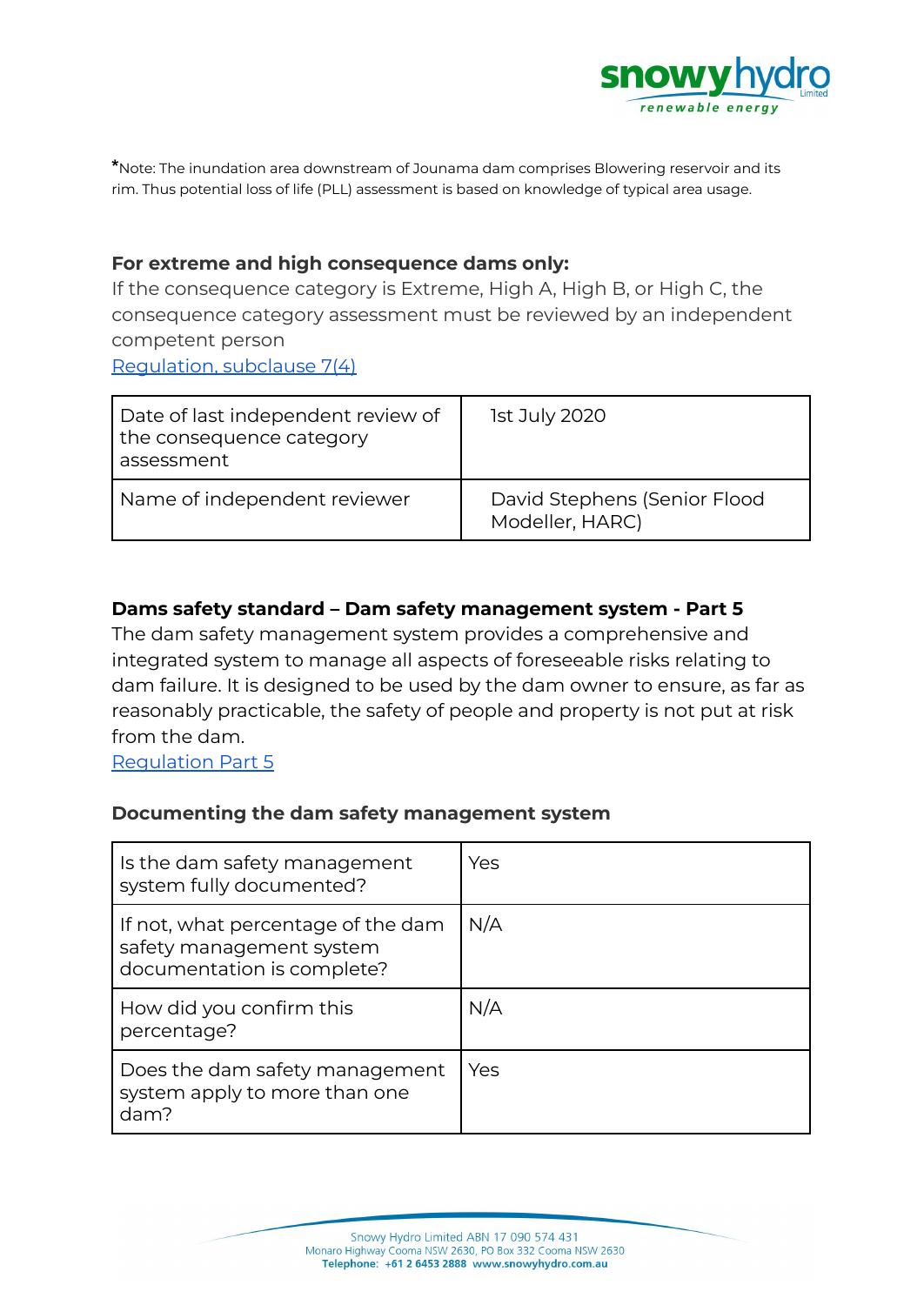

# **Documenting the dam safety management system**

| Is the dam safety management<br>system fully implemented for this<br>dam?         | Yes |
|-----------------------------------------------------------------------------------|-----|
| If not, what percentage of the dam<br>safety management system is<br>implemented? | N/A |
| How did you confirm this<br>percentage?                                           | N/A |

#### **Dam safety management system review**

The declared dam owner must ensure the dam safety management system is reviewed each year to ensure it remains effective. [Regulation,](https://legislation.nsw.gov.au/view/html/inforce/current/sl-2019-0506#sec.17) clause 17

| Date of last safety management | 6th October 2021 |
|--------------------------------|------------------|
| system review                  |                  |

# **Assessment of societal and individual risk rating**

The owner of a declared dam (other than a proposed dam) must use the risk management framework to

produce a written report on all foreseeable risks to the dam:

- at least once every 5 years
- when a major change to the dam is proposed, and
- when required by Dams Safety NSW.

[Regulation,](https://legislation.nsw.gov.au/view/html/inforce/current/sl-2019-0506#sec.15) subclause 15 (1)

| Date of last risk report          | 1st March 2019     |
|-----------------------------------|--------------------|
| Individual risk rating of the dam |                    |
| Societal risk rating of the dam   | $7.5x10^{-8}$      |
| Date of next planned risk report  | 1st September 2022 |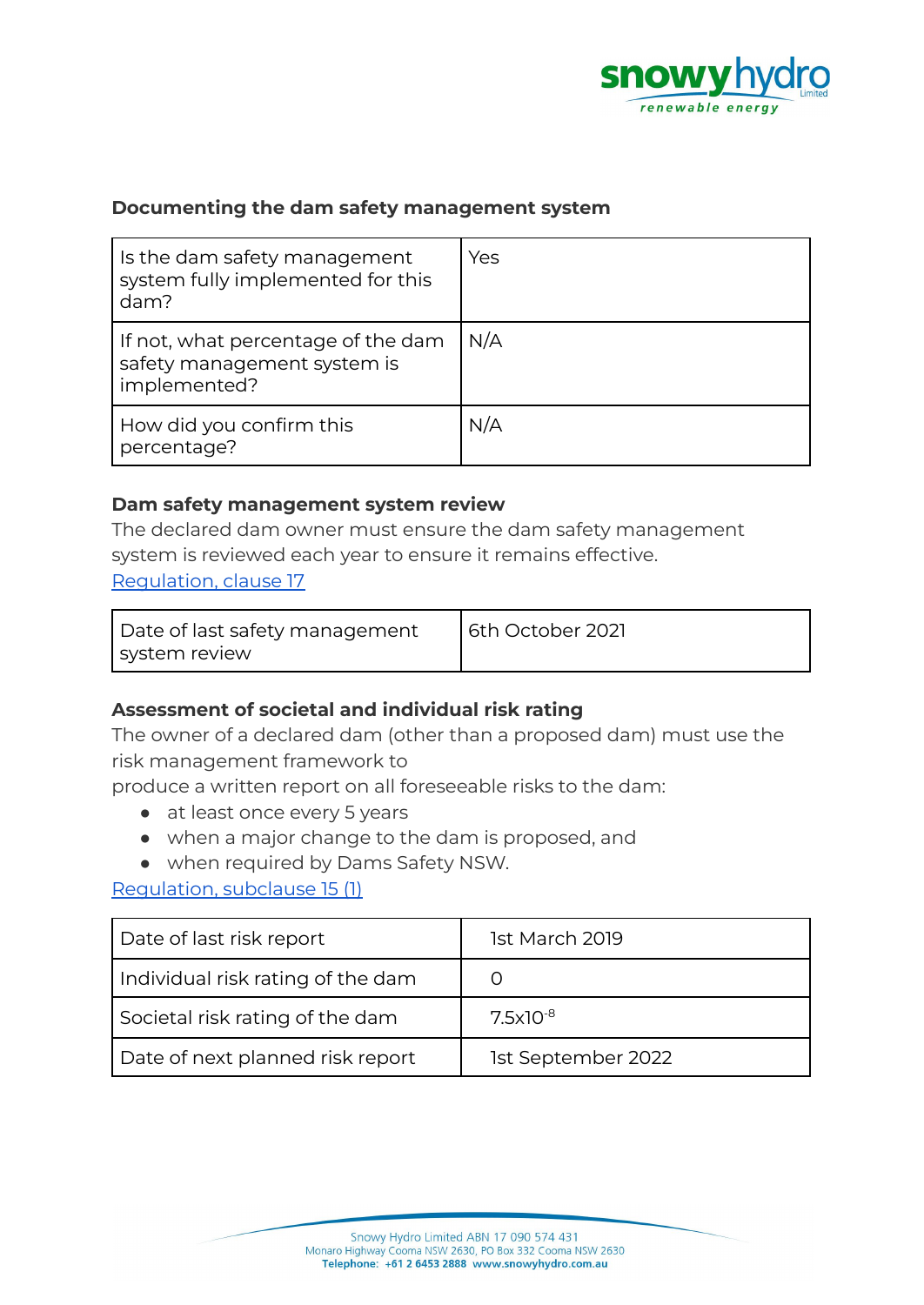

# **Other safety requirements – Part 6**

### **Incident reporting**

The declared dam owner must report incidents that happen at or in relation to the dam to Dams Safety NSW.

[Regulation,](https://legislation.nsw.gov.au/view/html/inforce/current/sl-2019-0506#sec.19) clause 19

| Number of incidents during the<br>2021 calendar year |                                           |
|------------------------------------------------------|-------------------------------------------|
| Topic/subject of each incident(s)                    | Failure of Spillway Gate AUTO<br>Control. |

# **Safety review**

The declared dam owner must ensure a competent person conducts a safety review at least once every 15 years, and as soon as practicable after:

- a deficiency or weakness in the dam is identified
- there is a change in the accepted technology or methods used in one of the relevant specialties or design criteria for dams
- the dam consequence category changes, or
- it is required by Dams Safety NSW.

[Regulation,](https://legislation.nsw.gov.au/view/html/inforce/current/sl-2019-0506#sec.20) clause 20

| Date of last safety review<br>(Requlation, subclause 20(2)) | Snowy Hydro completed the last<br>safety review on 1st May 1991<br>(Peter J Burgess).                                                                                             |
|-------------------------------------------------------------|-----------------------------------------------------------------------------------------------------------------------------------------------------------------------------------|
|                                                             | As there was no regulatory<br>obligation to produce dam safety<br>reviews prior to the 2019 dam<br>safety regulations, Snowy Hydro<br>did not conduct a safety review<br>in 2006. |
|                                                             | However, it was subject to our<br>standard routine surveillance<br>practices.                                                                                                     |
| Planned date for next safety review                         | By 1st September 2022 (In<br>progress)                                                                                                                                            |

# **For extreme and high consequence dams only**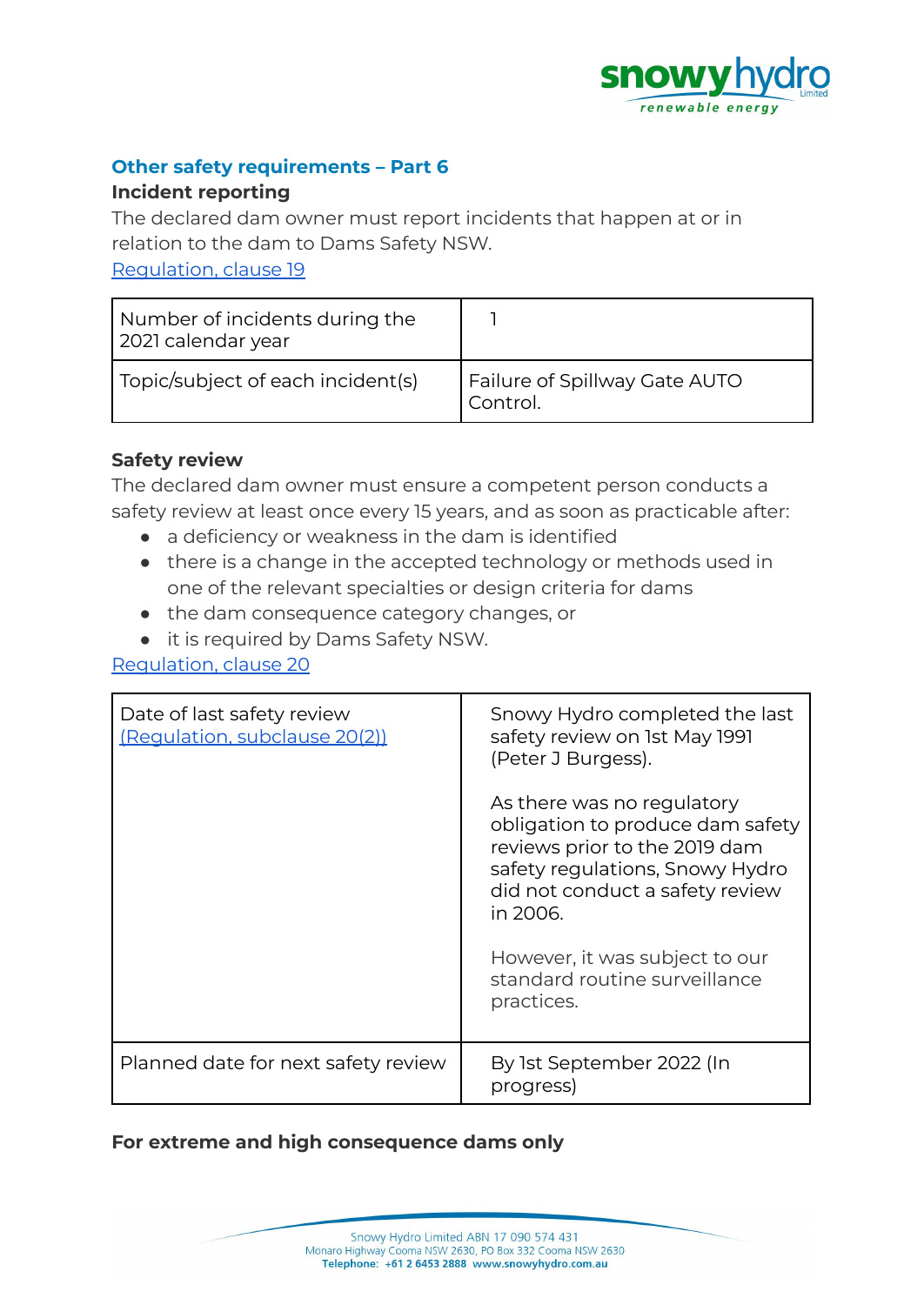

If the consequence category is Extreme, High A, High B, or High C, the safety review must be reviewed by an independent competent person [Regulation,](https://legislation.nsw.gov.au/view/html/inforce/current/sl-2019-0506#sec.7) subclause 20(6)

| Name of independent reviewer | Graeme Bell (Dam Engineering<br>Consultant, UNSW)<br>Mark Foster (Director, Dam<br><b>Consulting Services)</b><br>Alan Moon (Engineering<br>Geologist Consultant, UNSW) |
|------------------------------|-------------------------------------------------------------------------------------------------------------------------------------------------------------------------|
|------------------------------|-------------------------------------------------------------------------------------------------------------------------------------------------------------------------|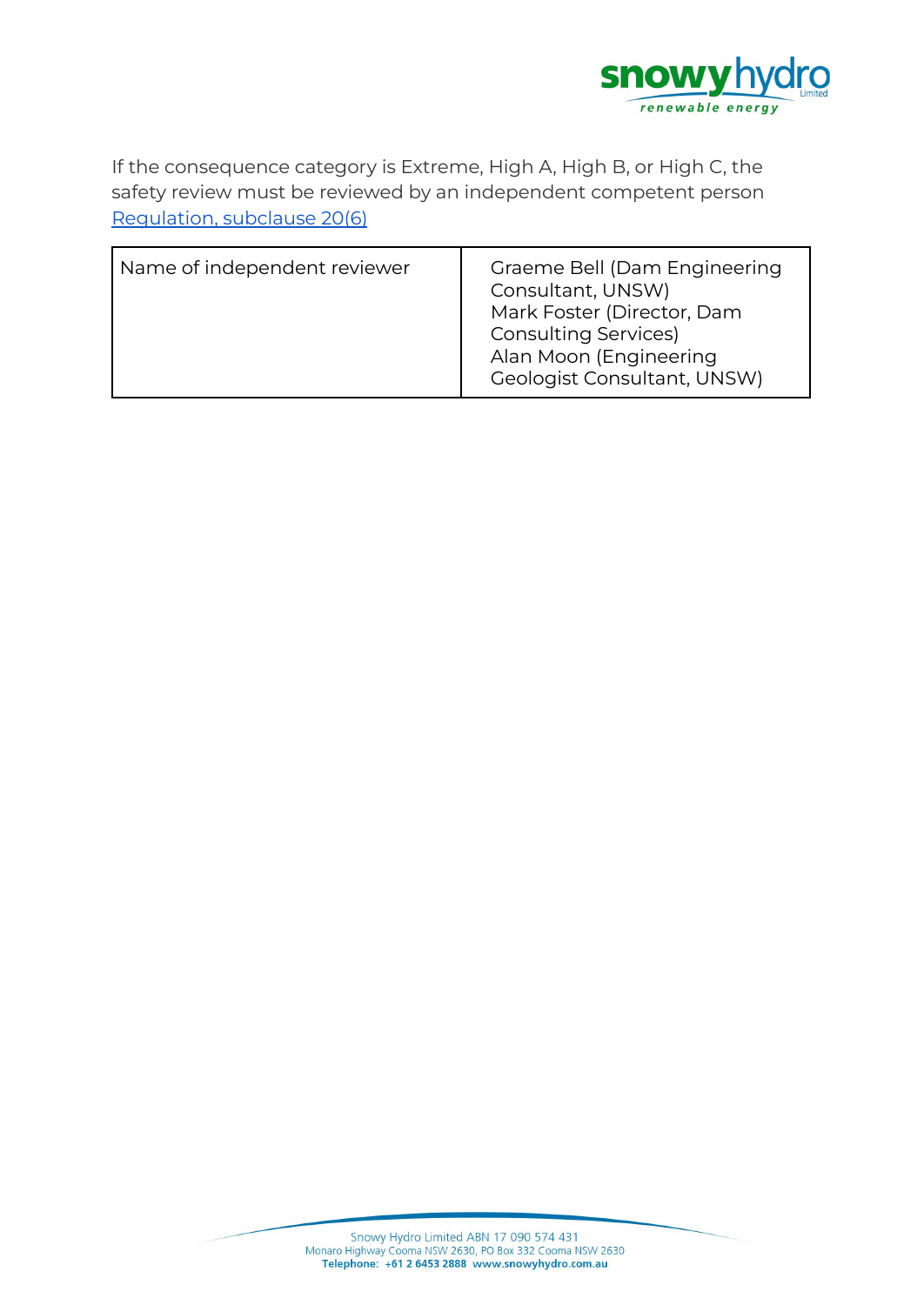

# **Notification of significant changes to the dam**

Before making any significant change to the configuration of the declared dam that may affect the safety of the dam, the dam owner must inform Dams Safety NSW of the proposed change in writing.

[Regulation,](https://legislation.nsw.gov.au/view/html/inforce/current/sl-2019-0506#sec.21) clause 21

| Has any significant change to the<br>configuration of the dam been<br>made during the 2021 calendar<br>year? | <b>No</b> |
|--------------------------------------------------------------------------------------------------------------|-----------|
| If yes, describe the change                                                                                  | N/A       |
| Is any significant change to the<br>configuration of the dam planned?                                        | <b>No</b> |
| If yes, describe the change and<br>when is it planned to happen?                                             | N/A       |

## **Emergency exercises**

The declared dam owner must ensure that staff who are involved in the operation of the dam undertake emergency exercises at least once every 3 years.

[Regulation,](https://legislation.nsw.gov.au/view/html/inforce/current/sl-2019-0506#sec.22) clause 22

| Date of last 'theoretical'<br>classroom' emergency exercise<br>(Regulation, subclause 22(1)) | 2nd July 2020 (Lower Tumut<br>Region) |
|----------------------------------------------------------------------------------------------|---------------------------------------|
| Planned date of next 'theoretical                                                            | 2nd July 2023 (Lower Tumut            |
| classroom' emergency exercise                                                                | Region)                               |